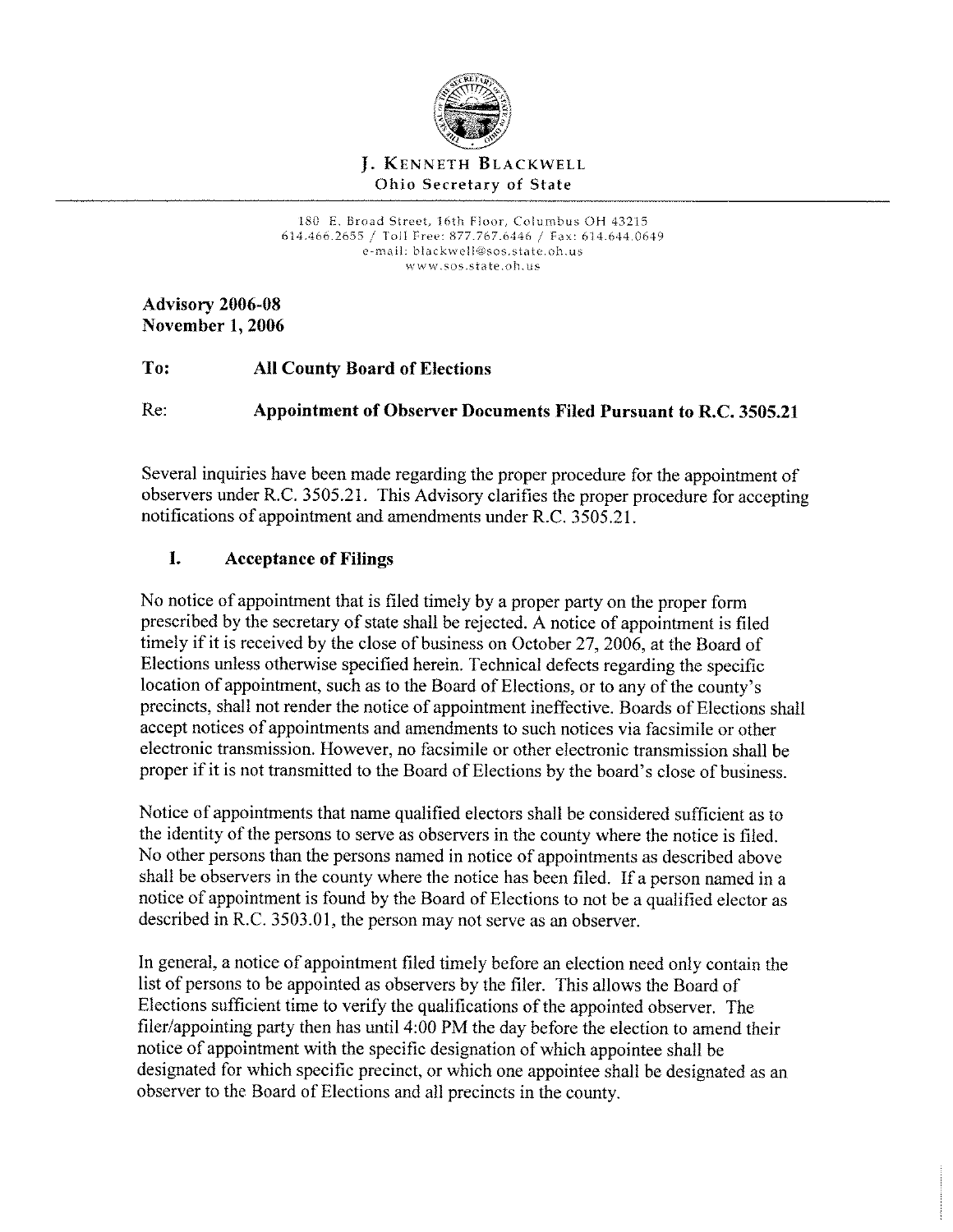### **II. Amendments to Filings**

R.C. 3505.21 permits a notice of appointment to be amended by filing an amendment with the Board of Elections where the notice was filed at any time until 4:00 PM of the day before the election. The amendment need not be in any specific format, but should clearly identify the notice of appointment being filed. The amendment may not add to the list of appointees provided in the original notice of appointment and must be signed by the same persons that signed the original notice of appointment. However, the amendment may be used to correct, clarify, or add any information necessary to otherwise make the notice of appointment proper under R.C. 3505.21.

Thus, while no additional person may be added to a notice of appointment through an amendment, an observer may be removed, their address corrected, the precinct to which they are designated changed, or the precinct to which an observer is appointed added for the first time. This permits the maximum opportunity for anyone who made an appointment to correct minor mistakes, while granting the maximum flexibility for their appointment of observers.

# **III. Certificates of Appointment**

Certificates of appointment are issued to observers by their appointing political party, group of candidates, or issue committee. The certificate of appointment must identify the observer, the location for which the observer is designated (such as for the Board of Elections and all precincts, or for the specific precinct the observer is appointed for) and the person, entity, or group of candidates making the appointment. The information on the certificate of appointment must match the information submitted to the Board of Elections on the notice of appointment plus any proper amendments thereto.

- Certificates of appointment to a specific precinct must be presented to and filed with the presiding judge of the precinct to which the observer is appointed on the day of the election, or at a meeting held by the Board the evening prior to the election.
- A certificate of appointment for the one designee to the Board of Elections and all precincts must be filed with the Board of Elections on the day of the election, but the Board must return a date-stamped copy of the certificate to the person appointed. This date-stamped copy shall serve as the appointee's authorization to enter all precinct-polling locations within that county.

No person shall be permitted to serve as an observer that does not provide a valid certificate of appointment. A certificate of appointment is only invalid if it is not provided by the person, group, or committee making the appointment, if it does not bear the name of the observer, if it does not identify the location to which the observer has been designated, or if the information provided on the certificate is found to be different than the information provided in the notice of appointment of that person, as amended. A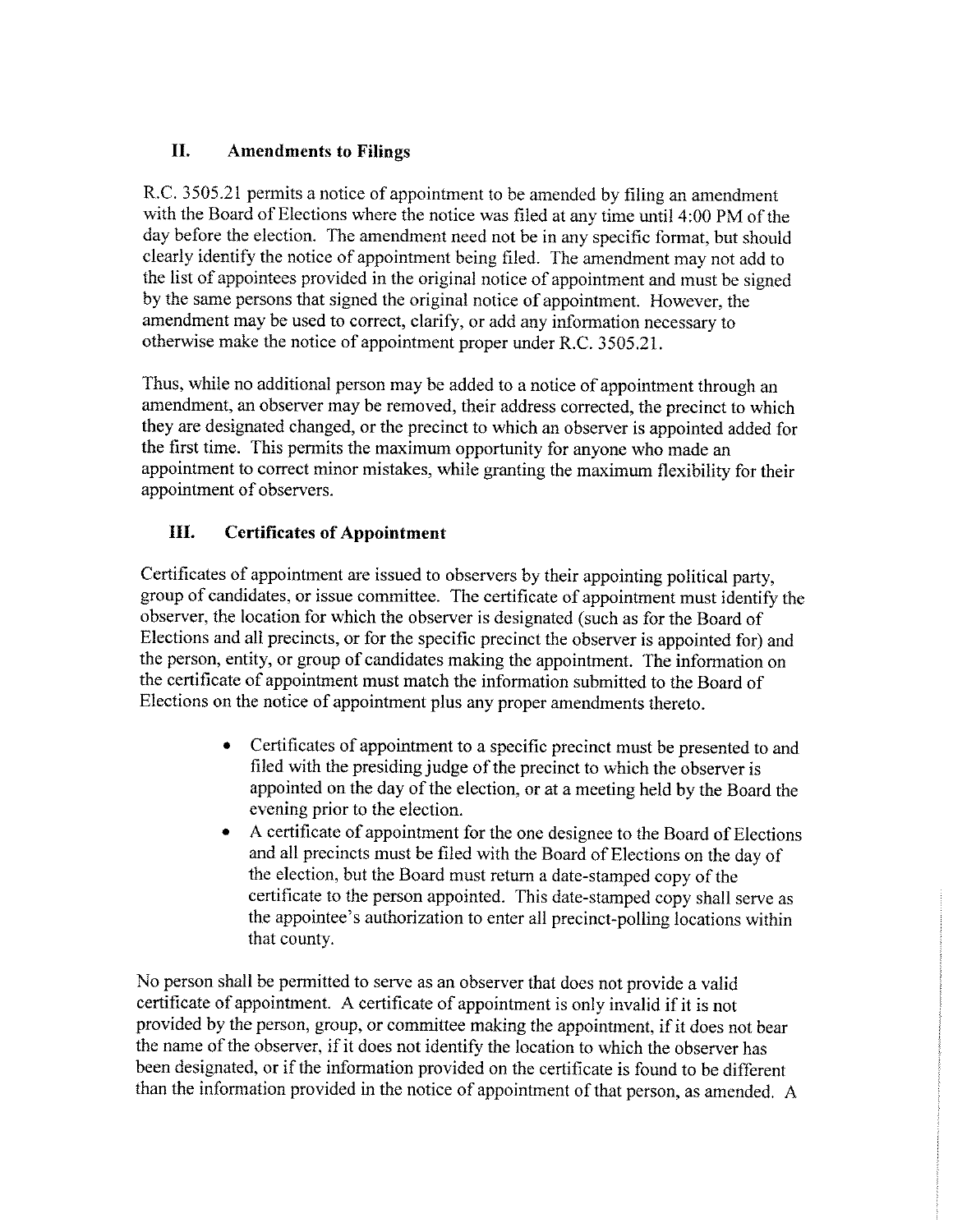certificate of appointment to observe the County Board of Elections is valid as to all precincts in the county, regardless of the presence or absence of additional wording to this regard.

### **IV. Oath**

Upon filing a certificate of appointment with the Board of Elections or the presiding judge, every observer shall take the following oath, to be administered by one of the judges of elections:

"You do solemnly swear that you will faithfully and impartially discharge the duties as an official observer, assigned by law; that you will not cause delay to persons offering to vote; and that you will not disclose or communicate to any person how any elector has voted at such election."

#### **V. Designation of Locations**

Only one person per notice of appointment may be designated to the Board of Elections and all precincts, except that separate observers may be designated to observe the casting and the counting of ballots. Only one observer may be appointed to any single precinct by the same person, group, or committee. The Board of Elections must receive final notice of the designation of location of observers by 4 :00 PM the day before the election. In total, the Board of Elections must have the following information for each observer appointed:

- The name and address of the observer.
- The name, address, and precinct at which the observer will serve, unless referring to the appointment of an observer to the Board of Elections.
- If appointing to observe the Board of Elections and all precincts, the name and address of the Board of Elections shall suffice, provided that an appointment of one person to observe casting of votes and one person to observe counting of votes at the Board of Elections requires this further designation to the Board.
- The identity of the political party, group of candidates, or issue committee appointing the observer

### **VI. Limitations on Appointments by Issue Committees**

#### R.C. 3505.21 provides:

"At any ... election, any political party supporting candidates to be voted upon at such election and any group of five or more candidates may appoint to the Board of Elections or to any of the precincts in the county or city **one person,** a qualified elector, who shall serve as observer for such party or such candidates during the casting and counting of the ballots; provided that separate observers may be appointed to serve during the casting and during the counting of the